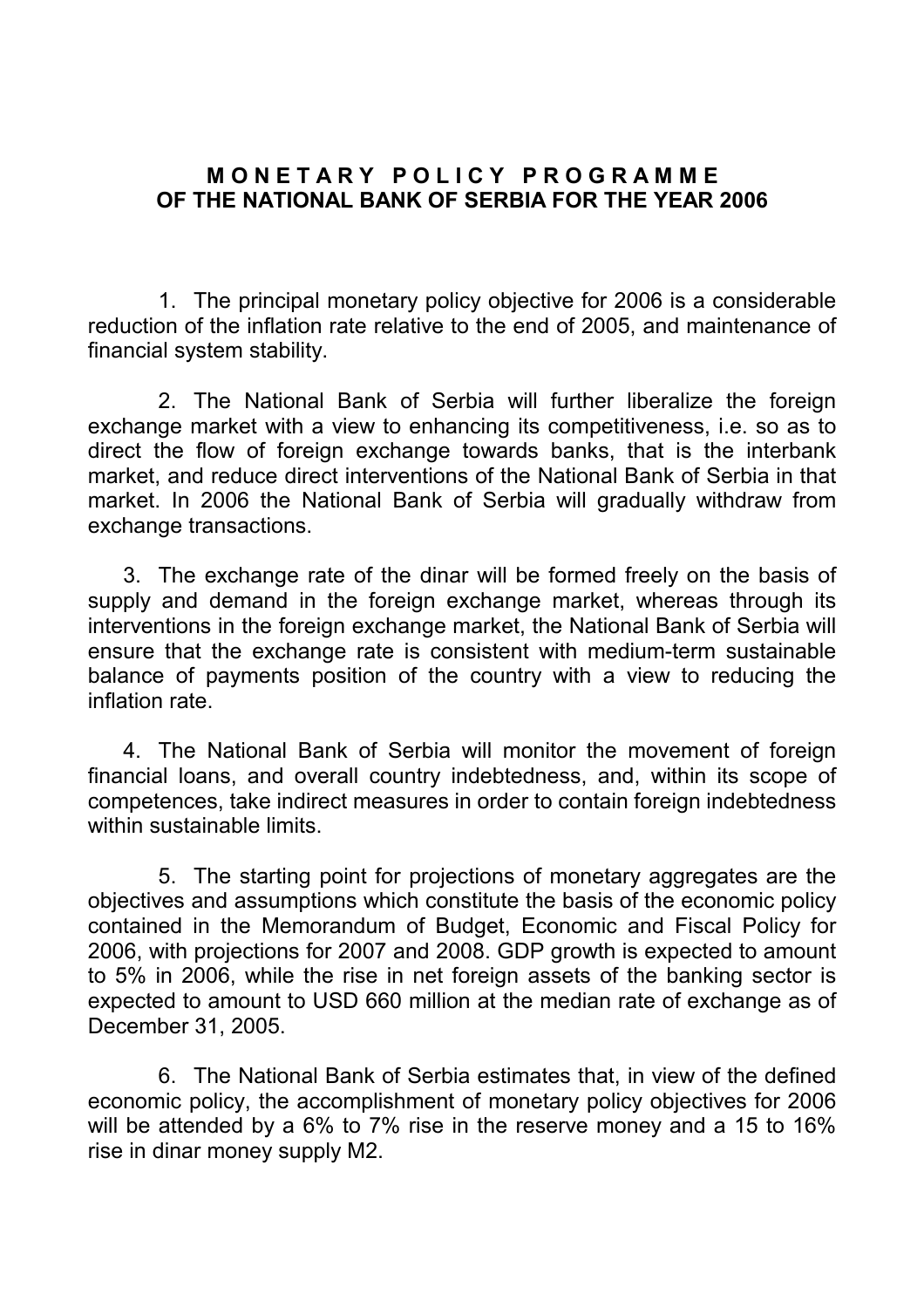7. In 2006, the National Bank of Serbia will continue to develop and strengthen market monetary regulation instruments, primarily repo operations, as well as stimulating a further development of the interbank money market with a view to ensuring a more efficient banking sector liquidity management. In addition, the National Bank of Serbia will use non-standard measures, such as the issuing of savings bills and their sale to households, in order to bring down the level of euroization and encourage dinar savings and money withdrawal.

 8. The National Bank of Serbia will employ the rate of banks' required reserves held with the National Bank of Serbia as an instrument in case other monetary regulation instruments do not yield appropriate results.

 9. The National Bank of Serbia will monitor developments in banks' lending activity and take additional monetary regulation measures falling within its scope of competences if it estimates that increased lending activity of banks threatens the accomplishment of the principal monetary policy objective, i.e. reduction of the inflation rate.

 10. In open market operations, the National Bank of Serbia will conduct the policy of real positive interest rates, where the interest rate on two-week repo operations will serve as the reference (signaling) interest rate.

11. With a view to regulating banking system liquidity, in 2006 the National Bank of Serbia will enable banks to use lending and deposit facilities. In the event that banks experience temporary illiquidity, the National Bank of Serbia can allow banks to use liquidity loans.

 12. Subject to the enacted Law on Banks, in 2006 the National Bank of Serbia will focus its supervisory activity on risk management in banks' operations. Through constant activities aimed at ensuring a financially sound and stable banking system capable of protecting the interests of bank depositors, meeting households' and corporate needs for banking services, and supporting further economic growth in the country, the National Bank of Serbia will create conditions for a further development of the banking market, as well as monitoring and evaluating the types and levels of risks to which banks are exposed in their operations. Supervision of risk management procedures systems in banks, management quality and banks' ability to provide adequate capital, and supervision of solvency and legality of banks' operations, will be conducted in conformity with contemporary standards and principles.